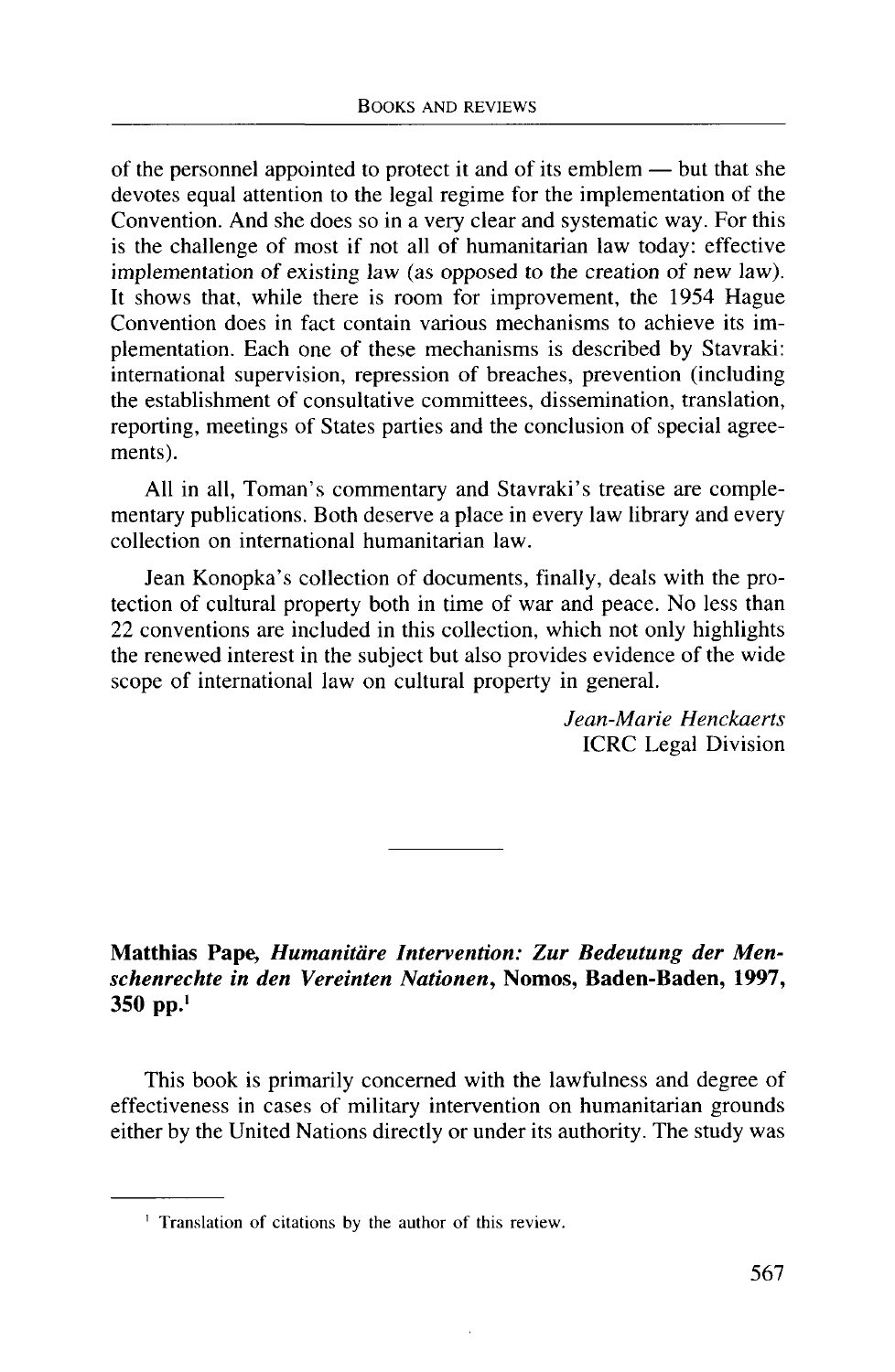submitted as a Ph.D. dissertation to the University of Freiburg, Germany. The author, a German lawyer and political scientist, deals with the subject of UN "intervention on humanitarian grounds" in five main parts. He starts by examining what kind of human rights can lawfully be protected by such intervention. He goes on to describe the "classic" intervention on humanitarian grounds as effected by individual States before and after the UN Charter entered into force, and draws a distinction between such intervention and humanitarian assistance. The third part of the study analyses the legal basis for UN intervention on humanitarian grounds while the fourth part consists of case studies of such operations in Iraq, Somalia and the former Yugoslavia. Finally, Pape draws conclusions as to the degree to which human rights have been effectively protected by recent UN intervention, and ways in which the UN's performance might be improved by amendments to the Charter and other measures.

Pape's study is an impressive summary and critical review of UN efforts in the post-Cold-War era to protect human rights by military means. As the bibliography (pp. 316-350) at the end of the book shows, the author has used all the relevant literature published up to the summer of 1996. He also interviewed UN officials in Geneva and Vienna as well as staff from the ICRC, the German Red Cross, and the German Ministries of Foreign Affairs and Defence. The subject is approached from the angle of both international law and political science, which is particularly appropriate in a field like human rights. Accordingly, Pape does not limit himself to a discussion of legal norms and their application but rather seeks to establish whether the various interventions have served their purpose of safeguarding the enjoyment of human rights by the peoples in question. Nor does he deal with the various cases of military intervention in an isolated manner; he looks at them in the context of other UN efforts to put into effect human rights guarantees. Hence the study's ambitious but justified subtitle "On the meaning of human rights at the United Nations". While this broad approach, as well as the author's readiness to reconsider questions considered many times before (such as the character of the "third generation" of human rights, the universality of human rights and the status and powers of the Security Council), account for the study's comprehensiveness, they also make it fairly long and at times — despite the author's diligence — inaccurate. There are simply too many issues raised, even if they all are somehow intertwined.

The first part of the work seems based on the assumption, often voiced in recent scholarly comment, that only a "massive" violation of "fundamental" human rights entitles the Security Council to use military force under Chapter VII of the UN Charter. Pape seeks to identify these fun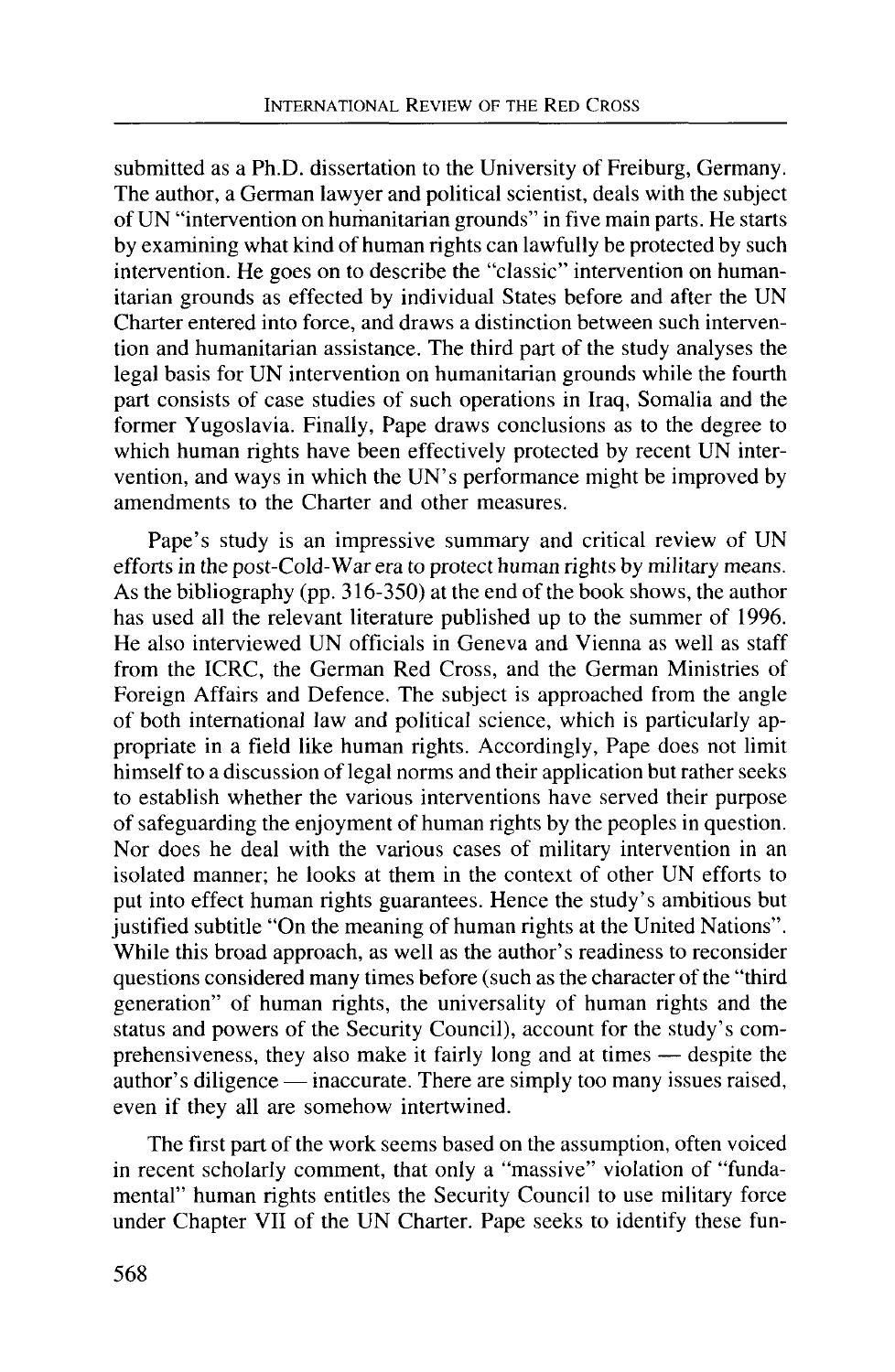damental rights (and thus to establish a hierarchy of human rights) by comparing universal and regional human rights instruments as well as rights guaranteed under customary international law and the general principles of international law. He distinguishes between rights which are guaranteed in all the relevant treaties and those which are not, and sets those off against obligations from which no derogation is possible even in time of public emergency. He concludes that the right to life and the prohibitions of torture, slavery and discrimination on the ground of race, colour, sex or religion constitute "fundamental" or "absolute" human rights which may be protected by UN military intervention (pp. 68-69).

In the second part of his paper, Pape considers unilateral military intervention by States on humanitarian grounds (which he rightly terms unacceptable owing to the comprehensive prohibition of the use of force laid down by the UN Charter) and humanitarian assistance rendered by States and non-governmental organizations — in particular the ICRC with the consent of the States or other warring parties (which has nothing to do with military intervention and poses no problem from the point of view of international law). Pape then arrives at the key issue of military intervention by the UN on humanitarian grounds. He rightly asks whether Article 39 of the UN Charter, as the only possible legal basis for such action, allows the Security Council to intervene militarily in order to improve the human rights situation in a given country. In agreement with the majority of scholars working in this area, and the practice of the Council since Somalia, he very briefly concludes that human rights violations may be deemed a "threat to the peace" within the meaning of Article 39 (p. 129). A violation of the fundamental guarantees referred to above can, he says, constitute such a threat (p. 131). This finding, though tenable, makes the extensive analysis in the first part difficult to understand. If it is true (and of course it is) that "the UN Charter is the decisive source of law determining the legality of humanitarian intervention" (p. 27), it would have seemed reasonable to start with an analysis of the Charter, especially Article 39, and not with an abstract comparison of human rights instruments. This comparison could instead have been made part of an interpretation of the Charter, provided the author had demonstrated that it was useful for this interpretative task. In particular, it would have been necessary to establish a link between the concept of "peace" as it appears in Article 39 and that of "fundamental human rights". Why is it that only a violation of that elevated class of human rights constitutes a "threat to the peace" justifying military intervention under Chapter VII? Incidentally, the fact that the Charter does not provide for UN "intervention on humanitarian grounds" as such, but can be read as allowing the

569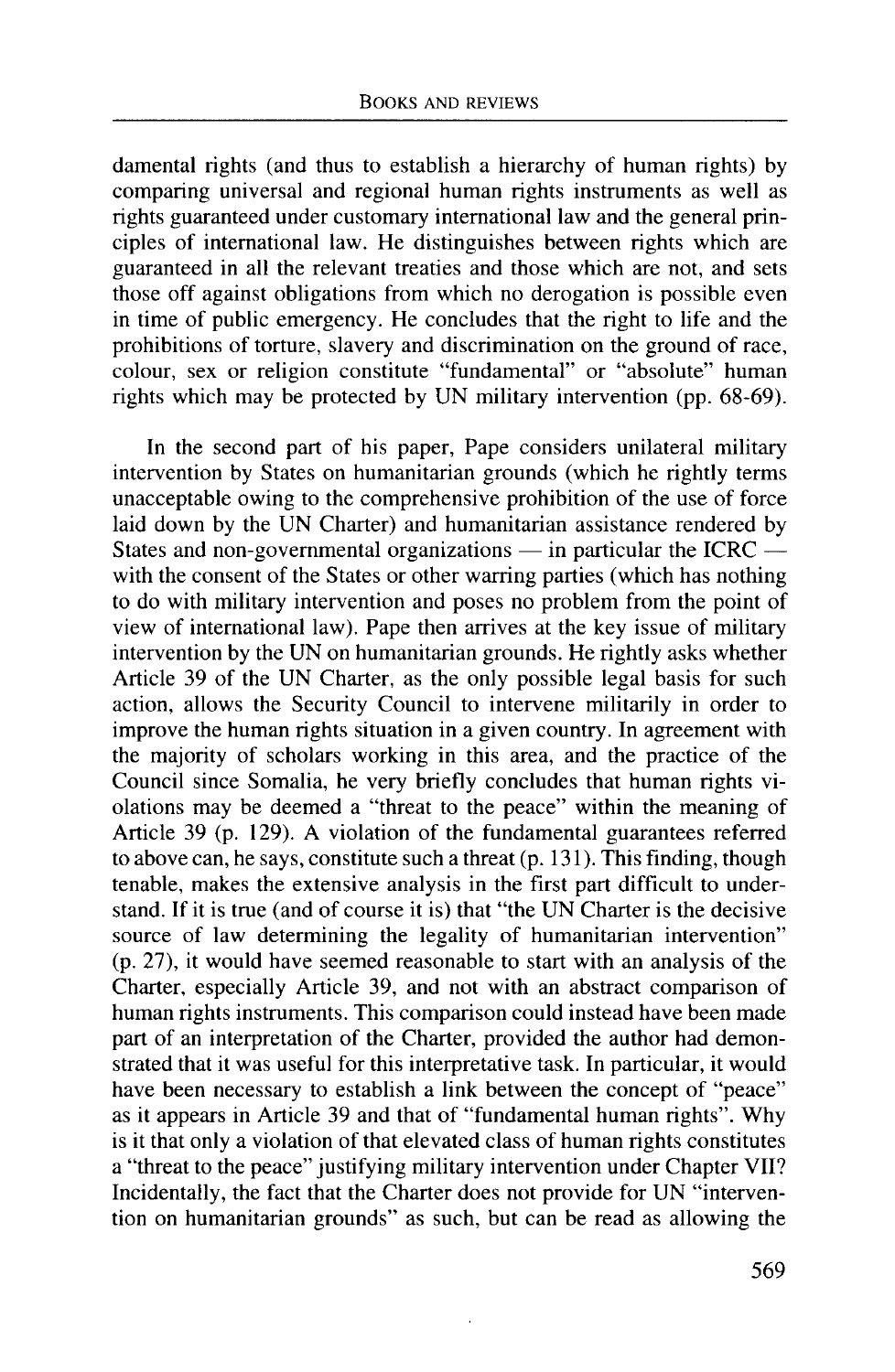use of force to counter human rights violations as one among several threats to international peace and security suggests that the terminology conventionally used may be misleading, and that one should not simply apply to UN peace-enforcement measures the problematical concept of such intervention.

The case studies in the fourth section (pp. 155-255) show that only the intervention in Somalia was initiated primarily for humanitarian reasons, and that so far the Security Council has not ordered a single intervention on humanitarian grounds against an effective government in peacetime. "Following the end of the Cold War, intervention by the UN on humanitarian grounds remains the exception, and non-intervention even in cases of massive human rights violations — is the rule" (p. 254; see also p. 305 ff.). The author rightly emphasizes that the relevant "case law" established by the Security Council is therefore much weaker than it appears in much of the more recent legal literature. It should be borne in mind that the Council has not repeated the view it expressed in resolution 794 (1992) that the "magnitude of the human tragedy" may in itself constitute a threat to international peace and security such that the Council is justified in taking measures under Chapter VII of the Charter. In addition, the notion of "human tragedy" in the 1992 resolution did not specifically refer to governmental violations of human rights.

The shortcomings of the military measures so far taken by the UN for the sole (or, more often, additional) purpose of upholding human rights are something that the author discusses in his case studies and, by way of summary, at the beginning of the fifth part of his study (pp. 257-276). These vividly demonstrate that far-reaching changes in the organization of military intervention and, above all, the attitude of member States (especially the most powerful ones) are required in order to make UN intervention on humanitarian grounds a more effective tool. The author calls for seven main steps: 1) when deciding on intervention, the Council should put aside considerations that have nothing to do with human rights; 2) if an intervention is ordered, the protection of human rights should play a central role; 3) peacekeeping forces should not be overburdened with administrative and humanitarian tasks for which they are not trained and which run counter to the role of impartial mediator that they are supposed to play; 4) the effectiveness of intervention must be enhanced by making available sufficient funds and qualified personnel; 5) measures to prevent conflicts in the first place should be improved and stepped up; 6) the Security Council should be enlarged, the veto power of its permanent members restricted, and its procedures made more transparent; 7) regional organizations and NGOs should have a bigger role to play in the

570